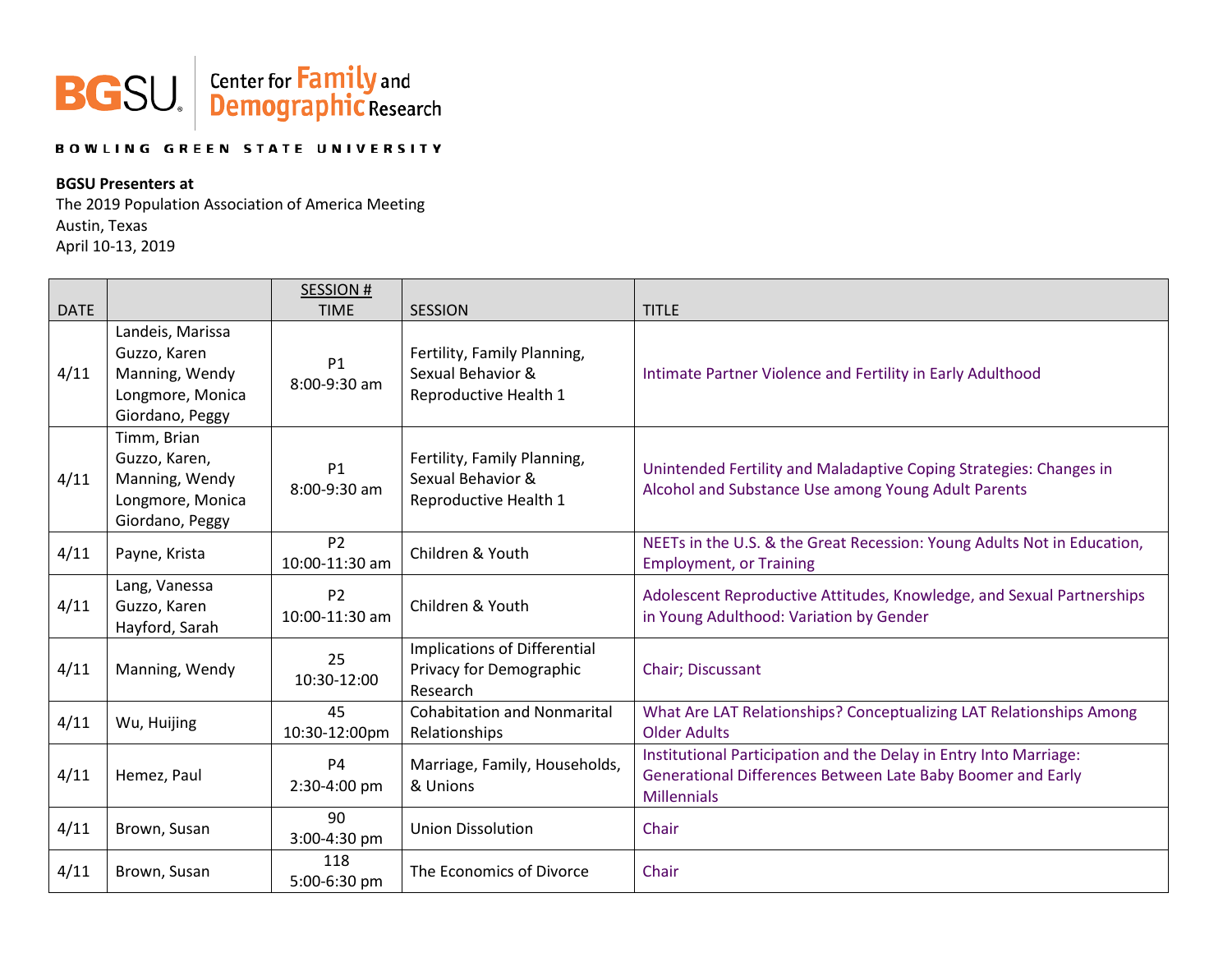| <b>DATE</b> |                                                                                       | <b>SESSION#</b><br><b>TIME</b>  | <b>SESSION</b>                                                             | <b>TITLE</b>                                                                                                                                                           |
|-------------|---------------------------------------------------------------------------------------|---------------------------------|----------------------------------------------------------------------------|------------------------------------------------------------------------------------------------------------------------------------------------------------------------|
| 4/12        | Hays, Jake<br>Guzzo, Karen                                                            | 131<br>8:15-9:45 am             | Family Complexity and<br>Diversity                                         | Does Family Complexity in Childhood Explain Race-Ethnic Disparities in<br><b>Multipartner Fertility?</b>                                                               |
| 4/12        | Lin, I-Fen                                                                            | 137<br>8:15-9:45 am             | <b>Families and Aging</b>                                                  | Chair                                                                                                                                                                  |
| 4/12        | Guzzo, Karen<br>Hayford, Sarah                                                        | 141<br>8:15-9:45 am             | Men's Fertility, Family<br>Planning, and Sexual and<br>Reproductive Health | The Long Arm of Adolescence: Gender Differences in the Impacts of Early<br>Reproductive Attitudes and Knowledge on Adult Unintended and<br><b>Nonmarital Fertility</b> |
| 4/12        | Hill, Terence<br>Jorgenson, Andrew<br>Ore, Peter<br>Balistreri, Kelly<br>Clark, Brett | 156<br>10:15-11:45 am           | <b>Environmental Factors</b><br>Associated with Health and<br>Mortality    | Air Quality and Life Expectancy in the United States: An Analysis of the<br>Moderating Effect of Income Inequality                                                     |
| 4/12        | Hemez, Paul<br>Mowen, Tom                                                             | 158<br>10:15-11:45 am           | <b>Transition to Adulthood</b><br>among Vulnerable Youth                   | Exploring the "School-to-Prison" Pipeline: How School Suspensions<br>Influence Incarceration during Young Adulthood                                                    |
| 4/12        | Nomaguchi, Kei<br>Milkie, Melissa<br>Beard, Justina<br>Thompson, Cassie               | 160<br>10:15-11:45 am           | Perceptions of Time Use and<br>Individual Well-being                       | Time Deficits with Children and Spouses among U.S. Employed Parents,<br>$1992 - 2008$                                                                                  |
| 4/12        | Eickmeyer, Kasey<br>Manning, Wendy<br>Longmore, Monica<br>Giordano, Peggy             | P8<br>12:30-2:00 pm             | Economy, Labor Force,<br><b>Education &amp; Inequality</b>                 | The Associations between Income Pooling, Commitment, Financial<br>Insecurity, and Financial Stress in Young Adult Romantic Relationships                               |
| 4/12        | Lang, Vanessa                                                                         | P <sub>8</sub><br>12:30-2:00 pm | Economy, Labor Force,<br><b>Education &amp; Inequality</b>                 | Factors Associated With Couples' Relative Earning Patterns in 2016                                                                                                     |
| 4/12        | Mellencamp, Kagan                                                                     | 179<br>1:00-2:30 pm             | Aging Alone and Well-Being                                                 | Chair                                                                                                                                                                  |
| 4/12        | Joyner, Kara<br>Balistreri, Kelly<br>Kao, Grace                                       | P <sub>9</sub><br>2:30-4:00 pm  | Marriage, Family, Households,<br>& Unions; Gender, Race &<br>Ethnicity     | Racial/Ethnic Hierarchies in Same-Sex and Different-Sex Mate Markets                                                                                                   |
| 4/12        | Allen, Amira<br>Manning, Wendy<br>Longmore, Monica<br>Giordano, Peggy                 | P9<br>2:30-4:00 pm              | Marriage, Family, Households,<br>& Unions; Gender, Race &<br>Ethnicity     | Young Adult Parents' Work-Family Stress: The Role of a Difficult Child and<br><b>Parental Conflict</b>                                                                 |
| 4/12        | Allred, Colette                                                                       | P <sub>9</sub><br>2:30-4:00 pm  | Marriage, Family, Households,<br>& Unions; Gender, Race &<br>Ethnicity     | Educational Heterogamy and Relationship Quality: A Couple-Level<br>Analysis                                                                                            |